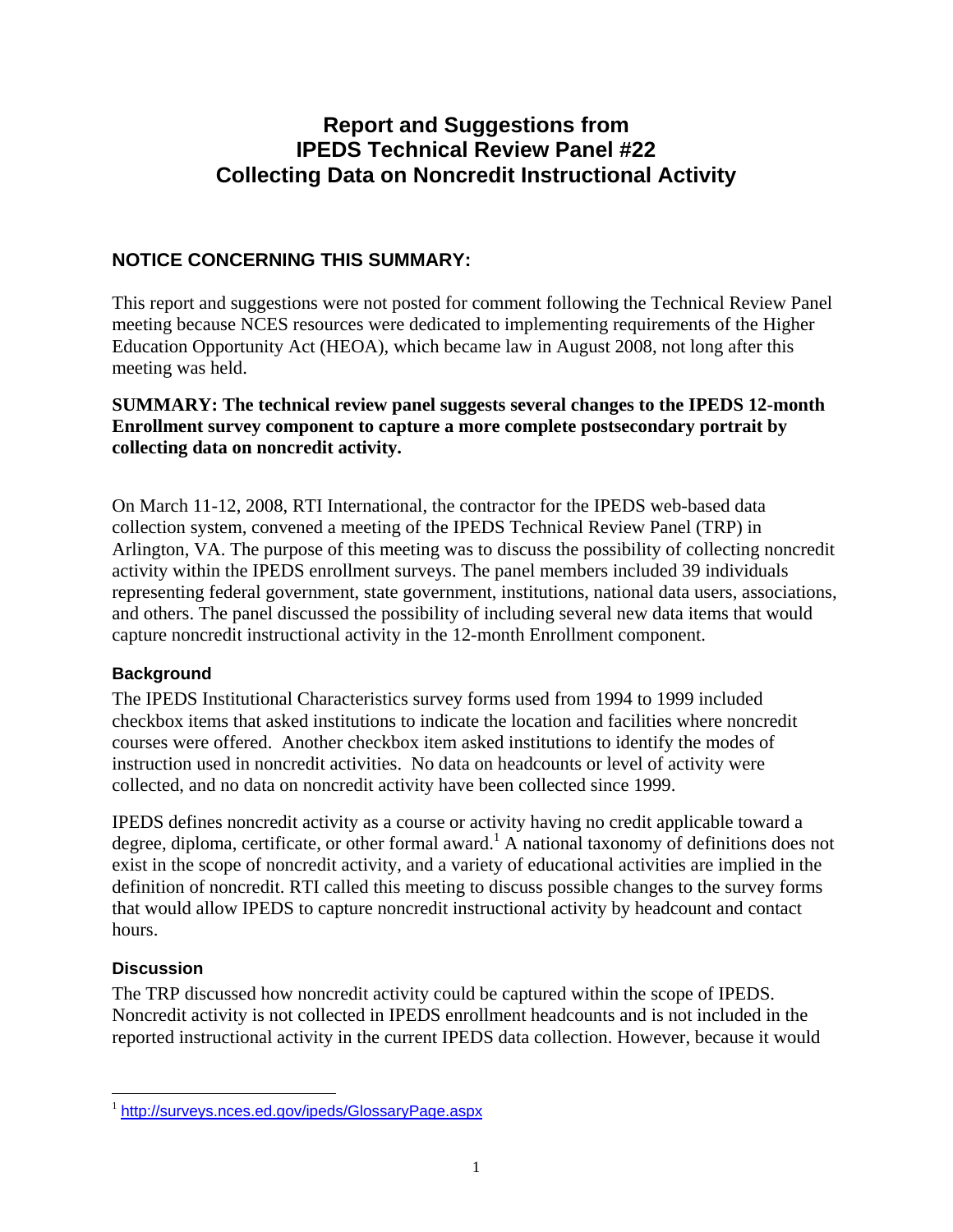be difficult for institutions to accomplish, IPEDS does not ask for noncredit activity to be excluded from the following survey components:

- The **Finance** component includes institutional revenues and expenses associated with aggregated credit and noncredit activity. Thus, when calculating indicators such as instructional expenses per full-time equivalent (FTE) enrollment, noncredit activity is included in the numerator but not in the denominator, producing an overestimate.
- The **Human Resources** component includes instructional staff (faculty and non-faculty) totals; however, many instructors in institutions that offer both credit and noncredit activity are involved in both. Additionally, certain courses can contain both credit and noncredit students. These situations may lead to an inaccurate student-to-faculty ratio.

The IPEDS definition of credit is recognition of attendance or performance in an instructional activity (course or program) that can be applied by a recipient toward the requirements for a degree, diploma, certificate, or other formal award.<sup>2</sup> Additionally, students who receive federal financial aid are considered to be credit-seeking students. A for-credit award is considered "formal" if the institution has state approval to operate and is accredited.

The panel suggested that IPEDS is the correct collection vehicle for noncredit activity and that noncredit activity should be collected using two categories—*Workforce Preparation and/or Advancement* and *Community/Leisure* (see table 1).

|                                                             |                        | <b>Noncredit Activity</b>                                              |                          |
|-------------------------------------------------------------|------------------------|------------------------------------------------------------------------|--------------------------|
|                                                             | <b>Credit Activity</b> | <b>Workforce</b><br><b>Preparation</b><br>and/or<br><b>Advancement</b> | <b>Community/Leisure</b> |
| <b>Instructional Activity,</b><br>measured in Contact Hours | Currently required*    | Optional-1 year                                                        | Optional-1 year          |
| <b>Duplicated Headcount</b>                                 | Currently required     | Optional-1 year                                                        | Optional-1 year          |
| <b>Unduplicated Headcount</b>                               | Currently required     | Optional-3 years                                                       | Optional-3 years         |

#### **Table 1. Suggested Classifications and Implementation Schedule for Collection of Noncredit Activity (12-month Enrollment)**

\*Credit activity can be reported in terms of credit hours rather than contact hours, if applicable.

The TRP suggested that if NCES chooses to collect unduplicated headcount enrollment for noncredit activity, reporting should be optional for 3 years. It was further suggested that NCES consider conducting a validity study measuring the data quality of this item, preferably during the optional collection period. The TRP also suggested that initially, IPEDS should collect only total noncredit headcounts and instructional activity. Any attempt to classify noncredit activity by level—such as pre-collegiate, dual enrollment, undergraduate, or graduate—should wait.

 $\overline{a}$ 

<sup>2</sup> https://surveys.nces.ed.gov/IPEDS/VisGlossary.aspx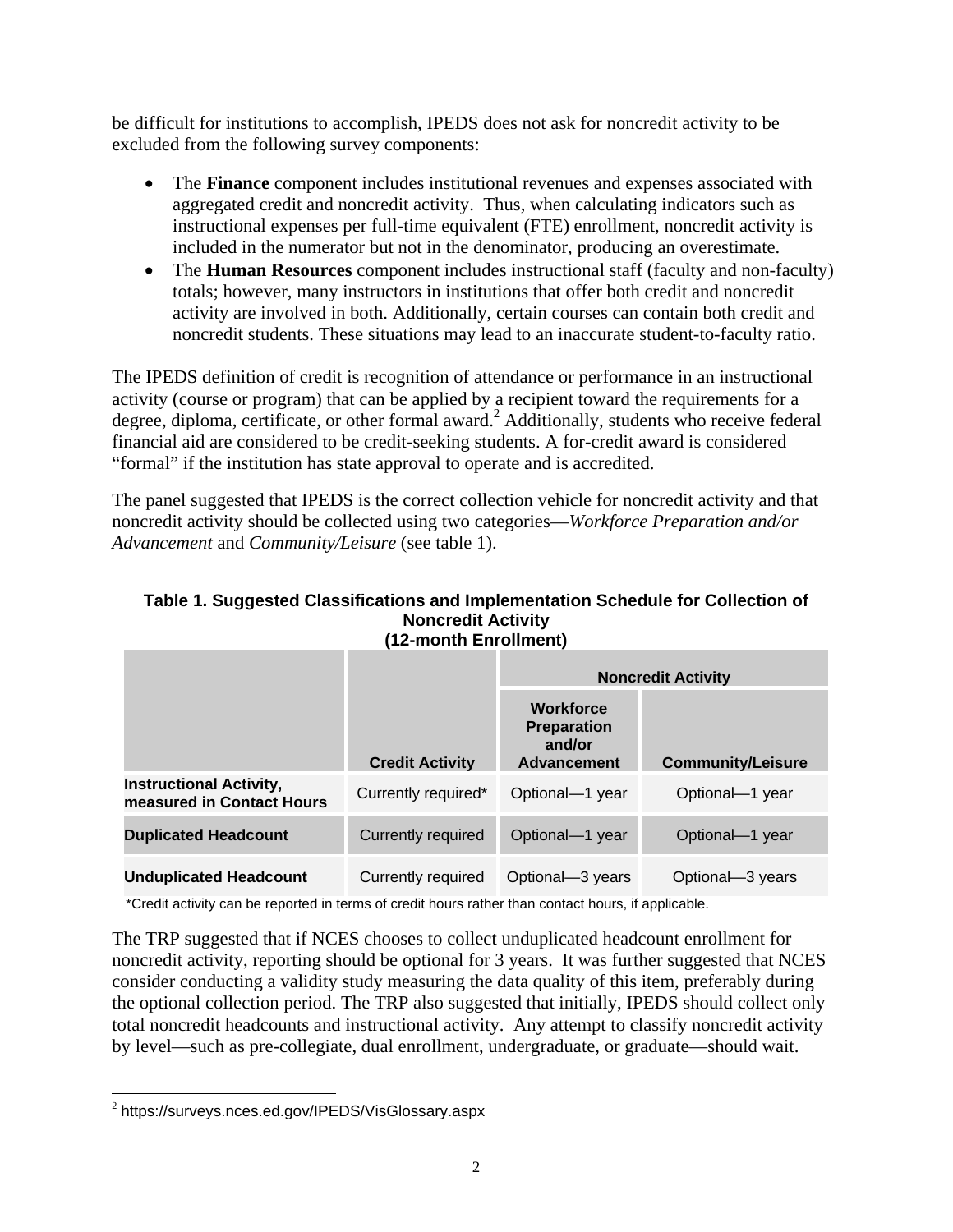Table 2 provides potential noncredit activity categories along with the curricula to which they belong, their classification in the collection, and a definition of the category.

| <b>Category</b>                                                        | <b>Curriculum</b>      | <b>Classification</b>                              | <b>Definition</b>                                                                                                                                                                                                                                                                                                                                                                                                                                                      |
|------------------------------------------------------------------------|------------------------|----------------------------------------------------|------------------------------------------------------------------------------------------------------------------------------------------------------------------------------------------------------------------------------------------------------------------------------------------------------------------------------------------------------------------------------------------------------------------------------------------------------------------------|
| <b>ABE</b>                                                             | Literacy               | <b>Workforce Preparation</b><br>and/or Advancement | Adult basic education (ABE) instruction in<br>the basic skills of reading, writing, and<br>math. There are different types of literacy,<br>including citizenship, English as a second<br>language (ESL), and workplace.                                                                                                                                                                                                                                                |
| ABE w/ ESL                                                             | Literacy/ESL           | <b>Workforce Preparation</b><br>and/or Advancement | ABE in combination with ESL                                                                                                                                                                                                                                                                                                                                                                                                                                            |
| ABE w/ESL w/<br>workforce training                                     | Literacy/ESL/<br>other | <b>Workforce Preparation</b><br>and/or Advancement | ABE in combination with ESL and<br>workforce training                                                                                                                                                                                                                                                                                                                                                                                                                  |
| Apprenticeships                                                        | <b>Trades</b>          | <b>Workforce Preparation</b><br>and/or Advancement | Formal, on-the-job training and other<br>related instruction leading to a journeyman<br>status in a skilled trade or craft                                                                                                                                                                                                                                                                                                                                             |
| <b>Basic skills</b>                                                    | Literacy               | <b>Workforce Preparation</b><br>and/or Advancement | Basic skills; varies by state/agency from<br>literacy to remediation to basic workplace<br>literacy                                                                                                                                                                                                                                                                                                                                                                    |
| Career<br>advancement                                                  | Career/tech            | <b>Workforce Preparation</b><br>and/or Advancement | Career advancement, promotion, or skill<br>upgrade                                                                                                                                                                                                                                                                                                                                                                                                                     |
| Career/technical<br>education and<br>training/workforce<br>development | Career/tech            | <b>Workforce Preparation</b><br>and/or Advancement | Career, technical, and occupational skills,<br>as well as workforce development training<br>and education to prepare individuals for<br>employment or to enhance skills (Van Noy<br>et al., 2008)<br>"Framework for a unique national workforce<br>preparation and employment system<br>designed to meet both the needs of the<br>nation's businesses and the needs of job<br>seekers and those who want to further their<br>careers" (Workforce Investment Act [WIA]) |
| Community<br>education                                                 | Subject<br>specific    | <b>Community/Leisure</b>                           | Recreation, leisure, hobby, personal<br>enrichment, family, social, community<br>education, adult education, and lifelong<br>learning                                                                                                                                                                                                                                                                                                                                  |
| Continuing<br>education                                                | Subject-<br>specific   | Will not be captured in<br>classification          | Strategies to help the expanding numbers<br>of adults and nontraditional students seek<br>continuous learning opportunities<br>(University Council for Educational<br>Administration [UCEA])                                                                                                                                                                                                                                                                           |

#### **Table 2. Noncredit Activity Categories with Curriculum, Classification, and Definition\***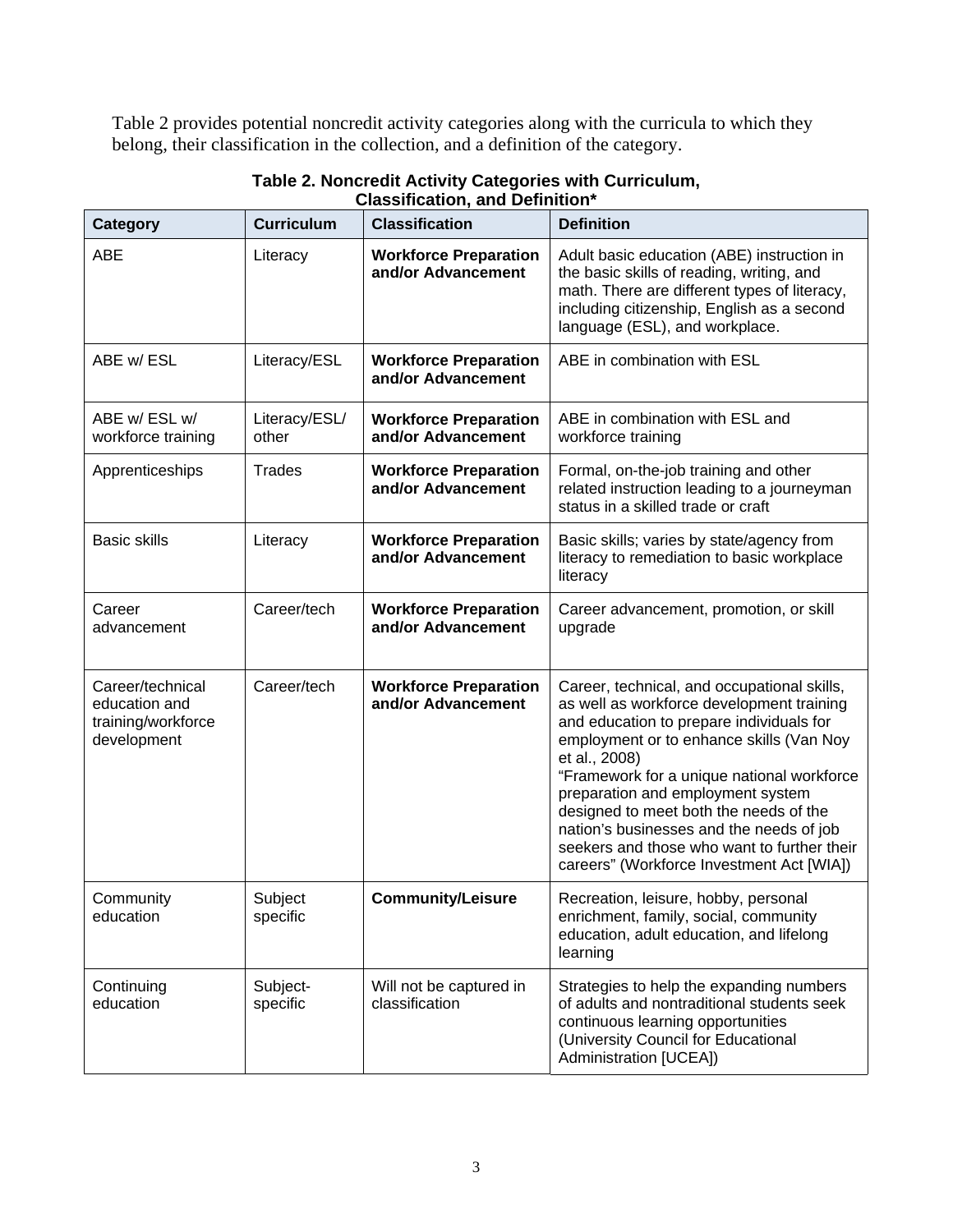| Category                                | <b>Curriculum</b>                          | <b>Classification</b>                               | <b>Definition</b>                                                                                                                                                                                                     |
|-----------------------------------------|--------------------------------------------|-----------------------------------------------------|-----------------------------------------------------------------------------------------------------------------------------------------------------------------------------------------------------------------------|
| Contract training                       | Career/tech                                | <b>Workforce Preparation</b><br>and/or Advancement  | Instructional activities conducted for a<br>specific client company/organization in a<br>range of formats                                                                                                             |
| Correspondence<br>courses               | Subject<br>specific                        | Will not be captured in<br>classification           | Correspondence courses                                                                                                                                                                                                |
| Customized training                     | Career/tech                                | <b>Workforce Preparation</b><br>and/or Advancement  | Contract training that is tailored to the<br>specific client company/organization in<br>terms of content or schedule                                                                                                  |
| Dislocated/displaced<br>worker training | Career/tech                                | <b>Workforce Preparation</b><br>and/or Advancement  | Dislocated/displaced workers training, skills<br>upgrading                                                                                                                                                            |
| Entrepreneurial<br>training             | Career/tech                                | <b>Workforce Preparation</b><br>and/or Advancement  | Training to start a business, including<br>establishing and running a business,<br>creating a business plan, and management                                                                                           |
| <b>ESL</b> general                      | English                                    | <b>Workforce Preparation</b><br>and/or Advancement  | Programs that provide intensive instruction<br>in English for students with limited English<br>proficiency (NCES)                                                                                                     |
| ESL to advance                          | English                                    | <b>Workforce Preparation</b><br>and/or Advancement  | ESL necessary to advance in the<br>workplace                                                                                                                                                                          |
| ESL to enter work                       | English                                    | <b>Workforce Preparation</b><br>and/or Advancement  | ESL necessary to enter the workforce                                                                                                                                                                                  |
| Extension/outreach                      | Agriculture/<br>forestry/home<br>economics | Will not be captured in<br>classification           | Extension/outreach by land grant<br>institutions and federal/state extension<br>service as part of agricultural mission                                                                                               |
| <b>GED</b>                              | High school                                | <b>Workforce Preparation</b><br>and/or Advancement  | Instruction for the General Educational<br>Development (GED) test by ACE to<br>measure knowledge and academic skills<br>against those of today's traditional high<br>school graduates                                 |
| Job placement                           | Job entry                                  | <b>Workforce Preparation</b><br>and/or Advancement  | Job placement assistance and<br>educational/vocational training programs<br>for people looking for work, including how<br>to find a job and develop required<br>workplace skills                                      |
| National Emergency<br>Grant training    | Job entry                                  | <b>Workforce Preparation</b><br>and/or Advancement  | WIA grants "to provide supplemental<br>dislocated worker funds to respond to the<br>needs of dislocated workers and<br>communities affected by major economic<br>dislocations and other worker dislocation<br>events" |
| Professional<br>development/training    | Profession-<br>specific                    | <b>Workforce Preparation</b><br>and/or Advancement* | Activities to sustain competence by keeping<br>informed and complying with standards in<br>the function of practice relative to the<br>profession                                                                     |